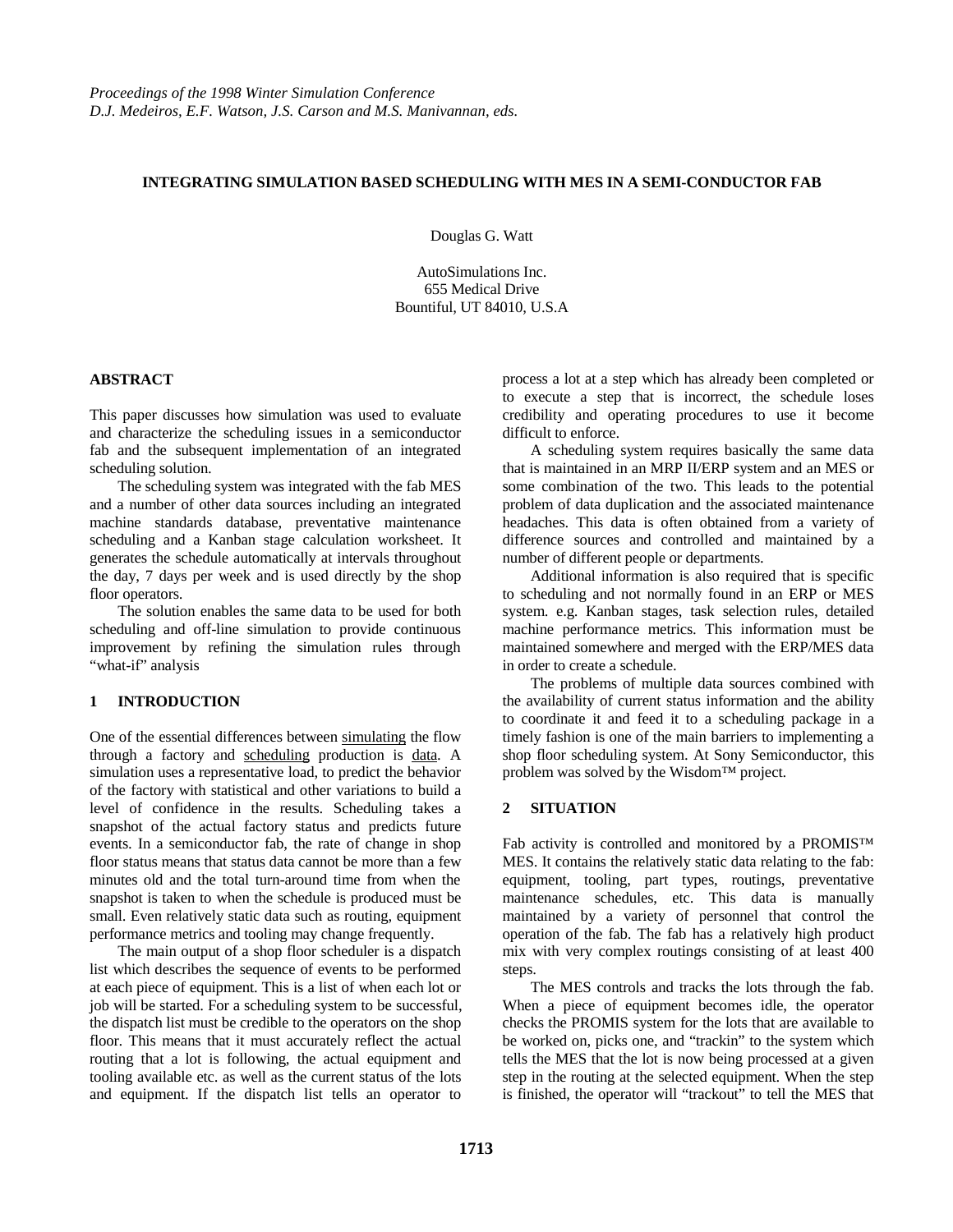the lot has completed that step and is ready to do the next step in its routing.

The MES has most of the data required to schedule the fab. However, there are a few essential deficiencies.

• *Preventative Maintenance Counts*

Accurate PM scheduling is essential because it is a significant activity in a fab. The calculations involved are complex because PM intervals may depend on the recipe, voltage, plasma, part type and other variables which vary with every step performed. The problem of accurately defining the complex preventative maintenance requirements and tracking the status was solved by enhancing the MES and by special rules added to the scheduling system.

• *Machine Standards*

The time to setup, load, process and unload a lot of a given part at a given piece of equipment is critical and varies with many parameters such as equipment type, recipe, tooling, etc. This information could not be accurately entered into the MES and was being maintained in a separate MS Access® database (known by Sony as TACT).

• *Kanban*

The basic philosophy of scheduling at Sony employs Kanban which is not available in the MES.

• *Wet Stations*

Some steps in the MES are actually a series of steps through wash tanks are modeled more accurately in the scheduling system to produce correct results.

• *Miscellaneous*

There are various other scheduling parameters including task selection rules which are not available in the MES and have to be maintained in the scheduling database.

The activity in the fab (status changes) is relatively high with multiple transactions per minute, so that the time to produce a schedule from a snapshot of the status must be short to minimize the possibility that the schedule will plan events that will have already taken place by the time it is available and may have been performed in a different way, invalidating the schedule to some degree. This is compounded by the fact that many process steps can be performed at a variety of equipment or could even follow alternative routing and that rework, lot splitting and scrap occurs frequently. Status changes include WIP, equipment, PM counts and tooling status.

In summary, the "static data" resided in a number of different places or did not exist and was maintained by a number of different personnel. The fab status changes rapidly requiring a fast turnaround by the scheduling system.

### **3 WISDOM™ SYSTEM**

#### **3.1 Simulation**

The first step was to build a simulation model to determine whether simulation based scheduling would help and what the key factors would be. The AutoSched package was used for this. This effort showed that scheduling could be effective but complex issues such Preventative Maintenance needed to be accurately modeled.

The simulation showed that Kanban based rules would be effective but, because of the large number of stages required, it would be unworkable using physical cards. However, Kanban rules could be used within the simulation to produce a "card-less" Kanban based schedule. The simulation was used to verify Sony production rules and determine the most effective Kanban strategy for the fab.

# **3.2 Scheduling**

The maintenance and synchronization of data from the various sources was handled using ORACLE® relational database to create and maintain the scheduling model and results. The basic design goal was that data duplication was only acceptable if it was maintained automatically and never had to be entered manually more than once.

The maintenance of this data and the interface to the MES is performed using DB Client from AutoSimulations Inc. DB Client is a client application that runs on a PC that provides multi-user access to the data in the database and features to import and integrate data from other sources and format it for scheduling.

The Equipment performance metrics (TACT) database was moved into the ORACLE database and maintenance screens created in DB Client.

A Kanban Worksheet screen was built to calculate the Kanban stages for each route type using specific Sony rules but allowing flexibility for adjustments. These stages are applied to routings received from the MES to use the standard Kanban capability of the scheduler.

A data path between the MES and the machine on which the database resides was created using a network between the MES (VAX/VMS) and the ORACLE database (HP/UX). The AutoSched license used for automatic schedule creation was also placed on the HP/UX machine. An additional AutoSched license was placed on an SGI/UNIX machine for off-line simulation and "what-if".

Periodically (about twice per day) the static data is automatically extracted from the MES and sent to DB Client where it is processed and used to update the model in the scheduling database. This procedure may take some time so it is separated from the status data which has a critical download time.

Periodically (every 4 hours or less), the MES makes a snapshot of the fab status including equipment status, PM